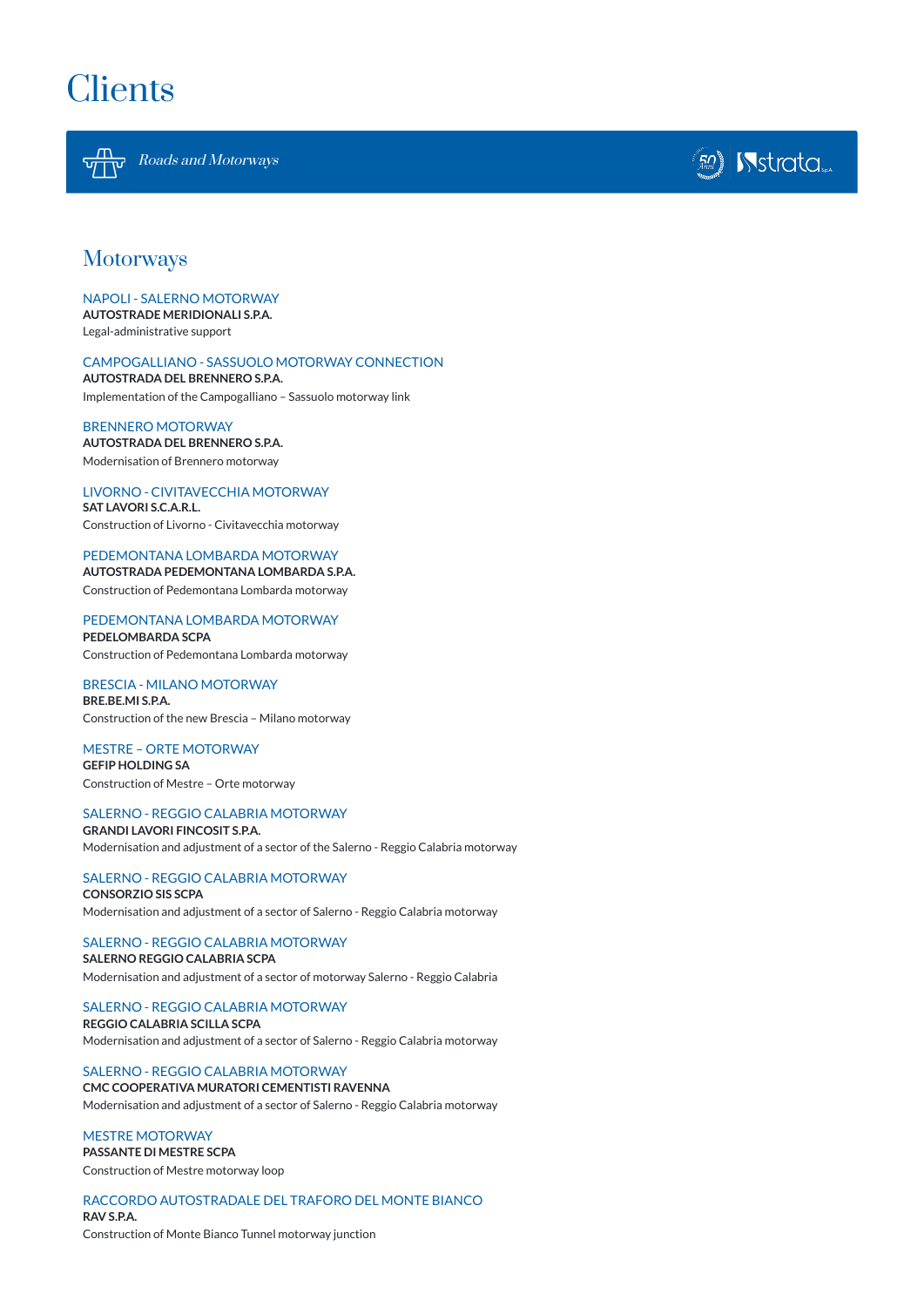#### MILANO - NAPOLI MOTORWAY

**SPEA - INGEGNERIA EUROPEA S.P.A.**

Support to the construction supervisor

#### FIANO – LUNGHEZZA MOTORWAY SECTOR

**BONIFICA S.P.A.** Support to the Work Director

AUTOSTRADE S.P.A. Programs for the restructuring and adjustment of the motorway net

# Roads

SS 106 JONICA ROAD **SIRJO SCPA** Construction 3° Megalotto of SS 106 Jonica road

#### MESSINA CHANNEL

**EUROLINK SCPA** Legal-administrative support for the Messina bridge

MESSINA CHANNEL **STRETTO DI MESSINA S.P.A.** Legal-administrative support for the Messina bridge

#### COMUNE DI CERVIA ROAD LINK

**CMC COOP. MURATORI CEMENTISTI RAVENNA** Construction of the road link for the Municipality of Cervia

#### SS AGRIGENTO - CALTANISSETTA

**EMPEDOCLE SCPA** Construction of Agrigento – Caltanissetta road

## SS AGRIGENTO - CALTANISSETTA

**EMPEDOCLE 2 SCPA** Construction of Agrigento – Caltanissetta road

SS PALERMO - AGRIGENTO **BOLOGNETTA SCPA** Modernisation work of Palermo – Agrigento road

MARCHE – UMBRIA ROAD LINK

**VAL DI CHIENTI SCPA** Construction of Marche – Umbria road link

## MARCHE – UMBRIA ROAD LINK **QUADRILATERO S.P.A.** Construction of Marche – Umbria road link

MARCHE – UMBRIA ROAD LINK **NUOVA SERVIZI TECNICI S.P.A.** Construction of Marche – Umbria road link

## MARCHE – UMBRIA ROAD LINK **DIRPA SCARL** Construction of Marche – Umbria road link

### ANAS S.P.A.

Legal-administrative support in the investigation phase of the litigation process

## SIS PEDEMONTANA VENETA Scpa

Support for the design and construction phases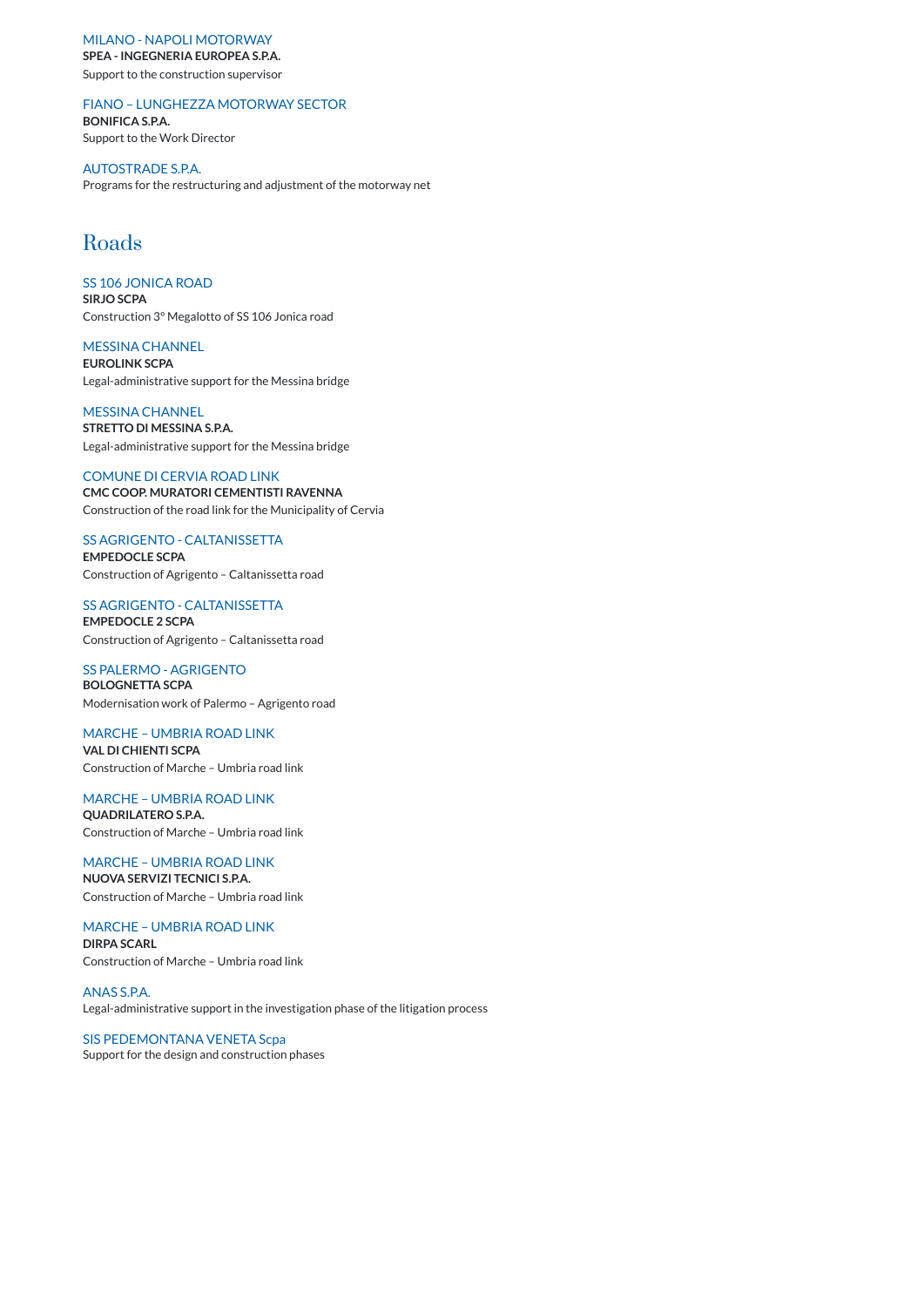



### NAPLES – BARI HIGH SPEED RAILWAY

**HIRPINIA AV** Construction of Napoli - Bari - Apice Orsa high speed railwa - 1°lotto

NAPLES – BARI HIGH SPEED RAILWAY **NACAV SCARL**

Construction of Napoli - Cancello high speed railway

MILAN – LINE 4 UNDERGROUND **METRO BLU SCARL** Construction of the new Milan Line 4

BOLOGNA – FLORENCE HIGH SPEED RAILWAY **CONSORZIO CAVET - CONSORZIO ALTA VELOCITÀ EMILIA TOSCANA** Construction of the high speed railway

TURIN – MILAN HIGH SPEED RAILWAY **CONSORZIO C.A.V.TO.MI.**

Construction of the high speed railway

MILAN - GENOVA HIGH SPEED RAILWAY **CONSORZIO COCIV** Construction of the high speed railway

MILAN – BOLOGNA HIGH SPEED RAILWAY **CONSORZIO CEPAV UNO** Construction of the high speed railway

MILAN - VERONA HIGH SPEED RAILWAY **CONSORZIO CEPAV DUE** Construction of the high speed railway

ROMA - NAPLES HIGH SPEED RAILWAY **CONSORZIO IRICAV UNO** Construction of the high speed railway

VERONA - VENICE HIGH SPEED RAILWAY **CONSORZIO IRICAV DUE** Construction of the high speed railway

BOLOGNA - MILAN HIGH SPEED RAILWAY **RODANO CONSORTILE SCARL**

Construction of the high speed railway

#### TURIN - LYON HIGH SPEED RAILWAY **L.T.F. SAS LYON TURIN FERROVIAIRE**

New Turin - Lyon railway junction

TURIN - LYON HIGH SPEED RAILWAY **TELT SAS**

Legal assistance in Italian and EU Law Lotto 1 – Lotto 2 of the railway line Turin – Lyon

ISARCO RIVER UNDER CROSSING

#### **ISARCO SCARL**

Contract for the design and construction of the under crossing of the Isarco river

## URBAN HIGH SPEED RAILWAY

#### **ITALFERR S.P.A.**

High speed program in the urban areas

## FLORENCE RAILWAY KNOT **NODAVIA SCPA**

Construction of the new railway knot

## PALERMO – CARINI RAILWAY **CONSORZIO SIS SCPA**

Construction of Palermo - Carini railway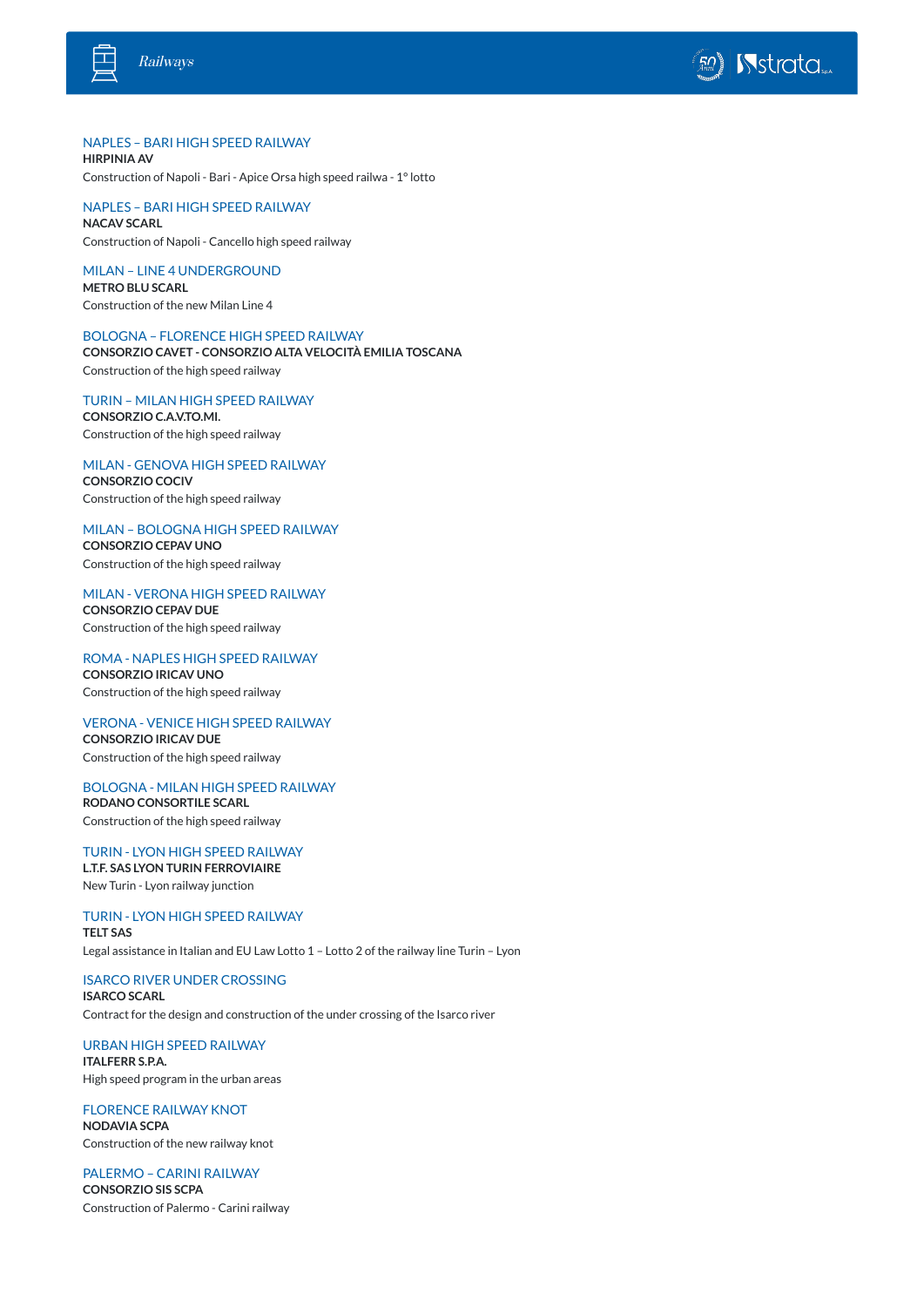FLORENCE – PISA RAILWAY

**CIR COSTRUZIONI S.R.L.**

Conference service railway Florence – Pisa

SUD-EST RAILWAYS **EREDI MERCURI S.P.A.**

ASCOTECO Legal-administrative support to the Transport Ministry

NATIONAL TRASPORTATION PROGRAM **MINISTERO DELLE INFRASTRUTTURE E DEI TRASPORTI - PON**

ITALSOCOTEC S.P.A. Monitoring and control of the Railway Stations

MAJOR STATIONS **GRANDI STAZIONI S.P.A.** Requalification program of railway stations

RAIL CROSSINGS **CONSORZIO PIELLE** Rail crossings elimination program

RAILWAY MODERNIZATION **FENIT S.P.A.** Implementation of the Railways modernisation program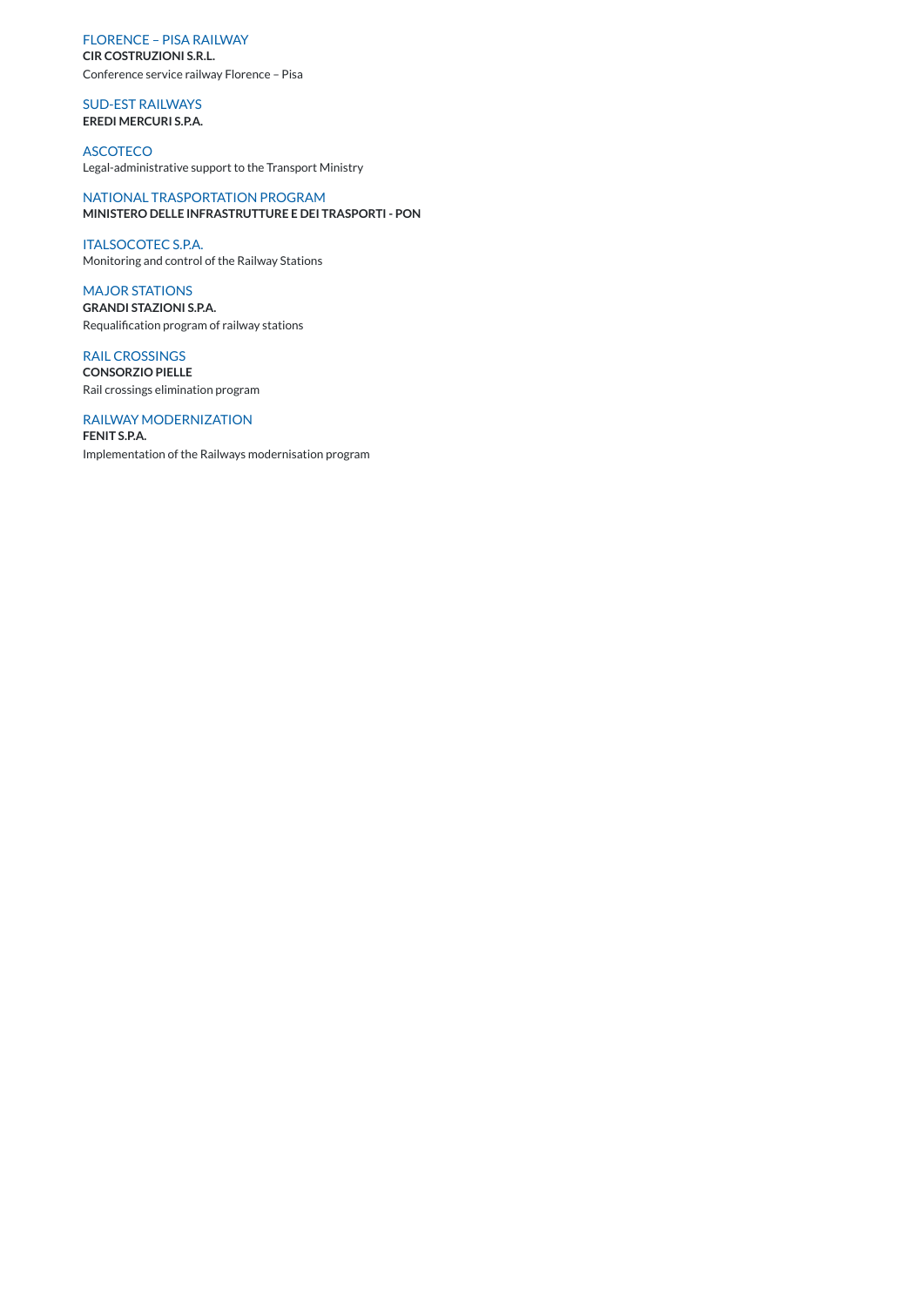



### CASSA DEPOSITI E PRESTITI IMMOBILIARE SRL

Consultancy and legal and administrative assistance for assignment procedures

## INVIMIT Sgr S.p.A.

Consultancy and legal and administrative assistance for design, work and facility assignment procedures

## CASSA DEPOSITI E PRESTITI

Consultancy and legal assistance in the tender procedure for the requalification of the property

### BERGAMO FORMER HOSPITALS

**CDP INVESTIMENTI SGR S.P.A.** Consultancy and legal assistance for the requalification of Bergamo former Hospitals

### CDP INVESTIMENTI Sgr S.p.A.

Legal and administrative Due Diligence for disposals of public owned real estates

## MACERATA HOSPITAL

**ITINERA S.P.A.** Consultancy and assistance for the construction of Macerata New Hospital

## LUCCA HOSPITAL

**SAT S.P.A.** Consultancy and assistance concerning expropriations for the construction of Lucca Hospital

## TUSCANY REGION – 4 NEW HOSPITALS

**GESAT SCARL** Construction of Prato, Pistoia, Lucca and Massa hospitals

LEGNANO HOSPITAL **GENESI UNO S.P.A.** Construction of Legnano new hospital

## TRIGORIA GENERAL HOSPITAL **CBM S.P.A.** Construction of the new Trigoria Polyclinic

MAJOR STATIONS **GRANDI STAZIONI RETAIL S.P.A.** Assistance in tender procedures

## LOMBARDY REGION NEW HEADQUARTERS **CONSORZIO TORRE** Construction of the new headquarters

TURIN MOLINETTE HOSPITAL **ITALECO S.P.A.** Construction of new pavilions

## ALBA-BRÀ HOSPITAL

**TECNIMONT CIVIL CONSTRUCTION S.P.A.** Construction of the Alba-Brà Hospital

## HEALTHCARE REAL ESTATE

#### **CONSORZIO CON.SOMI**

Healthcare real estate developments

HEALTHCARE REAL ESTATE **CONSORZIO F.I.S.** Healthcare real estate developments

## HEALTHCARE REAL ESTATE **CONSORZIO MED.IN.**

Healthcare real estate developments

EISMIC SURVEYS **IDEA FIMIT SGR S.P.A.** Legal-administrative support concerning seismic surveys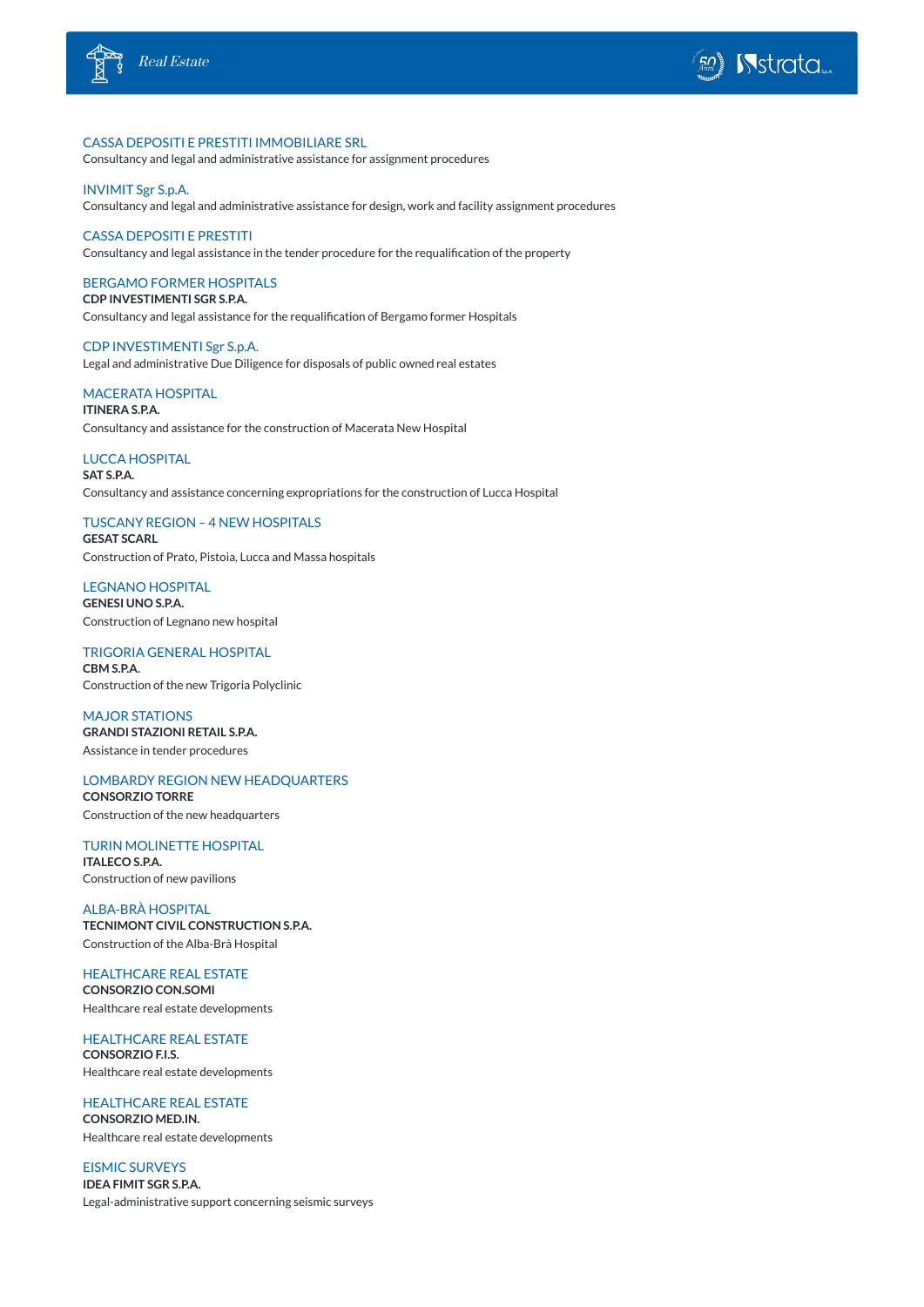#### INPDAP REAL ESTATE ASSETS

**FIMIT SGR S.P.A.** Legal-administrative support on the status and consistency of INPDAP real estate assets

AVELLINO HOSPITAL CITY **TECNIMONT CIVIL CONSTRUCTION S.P.A.** Construction of the hospital city in Avellino

### FORLÌ PIERANTONI HOSPITAL

**TECNIMONT CIVIL CONSTRUCTION S.P.A.** Construction of Forlì Pierantoni Hospital

#### ANZIO MARINA

**CAPO D'ANZIO S.P.A.** Construction of Anzio Marina

### CULTURAL HERITAGE

**BONIFICA S.P.A.** Restoration program of the cultural heritage in Todi and Orvieto

## POLI PALACE – SAN MICHELE INSTITUTE

**BONIFICA S.P.A.** Restoration program of Poli Palace and San Michele institute, in Rome

TRINCI BUILDING COMPLEX (FOLIGNO) **BONIFICA S.P.A.**

Restoration program of Trinci building complex, in Foligno

CULTURAL HERITAGE **ITALECO S.P.A.** Strategic project Cultural Heritage

## MATERA CULTURAL HERITAGE

**BONIFICA S.P.A.** Implementation of the restoration program of Matera cultural heritage

INDUSTRIAL REAL ESTATE **ITALECO S.P.A.** Restoration of Rovereto industrial complex

## SOCIAL HOUSING

**ITALISPACA S.P.A.** Remedial interventions of Catania and Palermo suburbs

PORT AUTHORITIES **ITABO S.P.A.** Implementation of the construction program of new headquarters for Port Authorities

FOOD MARKETS **BONIFICA S.P.A.** Legal-administrative support for the design of new food markets

#### INPDAP REAL ESTATE ASSETS

**FIMIT SGR S.P.A.** Legal-administrative Due Diligence of INPDAP real estate assets

POLICE STATIONS

**EDIL.PRO. S.P.A.** Implementation of the construction program of new headquarters for the Arma dei Carabinieri

### PRISONS **EDIL.PRO. S.P.A.**

Implementation of the prison building program

#### RESIDENTIAL REAL ESTATE **SVEBO S.P.A.**

Implementation of the residential construction program

## REAL ESTATE: SENEGAL

**ITALTEKNA S.P.A.**

Implementation of infrastructures in third world countries according to Italian Law 73/85 – Senegal program

REAL ESTATE **ITALTEKNA S.P.A.**

Implementation of infrastructures in third world countries according to Italian Law 73/85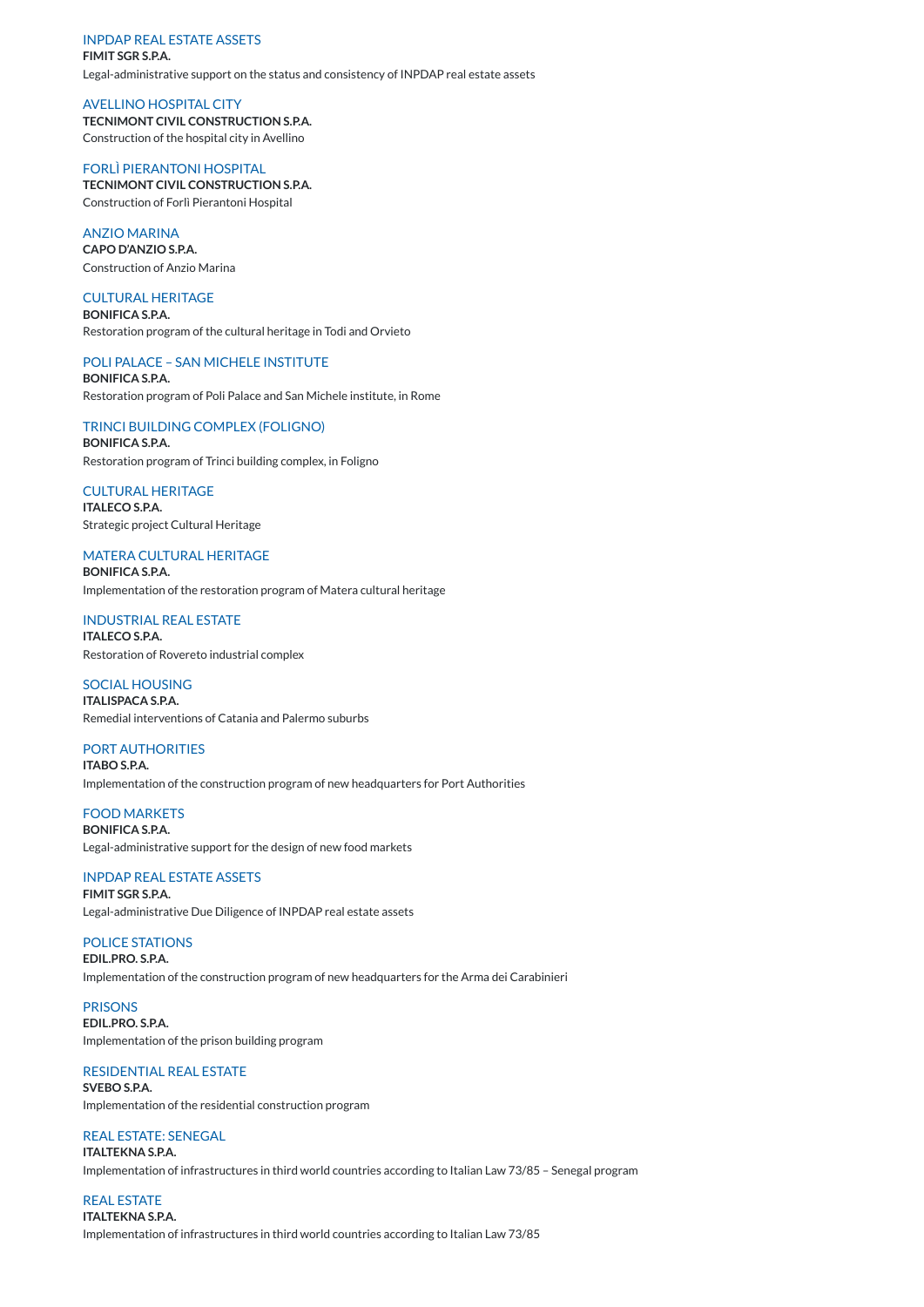## RESIDENTIAL REAL ESTATE

#### **ITALTEKNA S.P.A.**

Implementation of the residential construction program in Monteruscello - Pozzuoli

### REAL ESTATE SPECIAL PROGRAM

**BONIFICA S.P.A.** Resettlement of earthquake victims– UDAR Napoli

## REAL ESTATE SPECIAL PROGRAM

#### **BONIFICA S.P.A.**

Implementation of the program for the temporary resettlement of population suffering from earthquakes in Campania and Basilicata regions

## **MARINAS**

**BONIFICA S.P.A.**

Legal-administrative support and assistance for the design of a newharbour system in the South of Italy

## INDUSTRIAL REAL ESTATE

## **CONSORZIO ITALTECNA SUD** Implementation of infrastructural and industrialisation interventions in Campania and Basilicata regions

## RESIDENTIAL REAL ESTATE

**STU GOLFO ARANCI S.P.A.** Interventions of requalification and urban transformation of the area "C2"

MONTERONE UNIVERSITY **I.P.E. ISTITUTO PER LE RICERCHE ED ATTIVITÀ EDUCATIVE** Legal consultancy and assistance for the extraordinary maintenance of the "Residenza Universitaria Monterone"

## REAL ESTATE RESTORATION

**I.P.E. ISTITUTO PER LE RICERCHE ED ATTIVITÀ EDUCATIVE** Interventions of extraordinary maintenance of a building in Napoli.

NAPLES PORT

**ITALSOCOTEC S.P.A.** Implementation of interventions by Naples Port Authority

INFOCAMERE S.P.A. Legal-administrative support in bankruptcy procedures

SERVIZI TECNICI S.P.A. Assistance for management of public procurement concessions and for work assignment procedures

BOLOGNA FOOD MARKET **I.C.C. ITALCONSCOOP** Construction of Bologna.food market

CATANZARO FOOD MARKET **TECNIMONT CIVIL CONSTRUCTION S.P.A.** Construction of Catanzaro food market of

## COSENZA FINANCIAL OFFICES

**TECNIMONT CIVIL CONSTRUCTION S.P.A.** Construction of New Financial Offices in Cosenza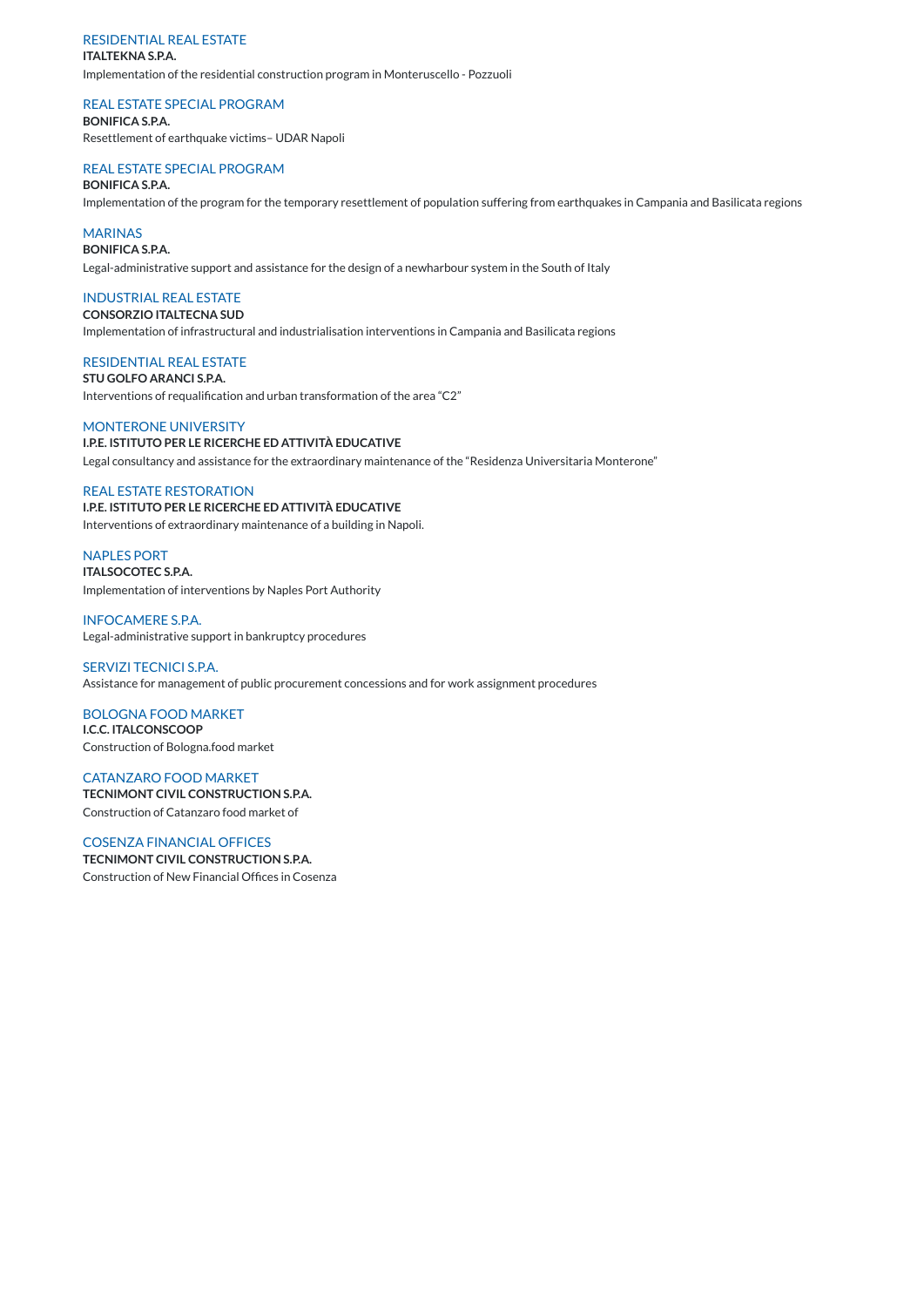



## PV INTEGRATED SYSTEM, STORAGE AND ELECTRIC MOBILITY

#### **SELLM SRL, TIMISOARA (ROMANIA)**

Technical-economic feasibility study for a PV integrated system (31,125 kW), a storage system (19.2 kWh) and a charging station (2 x 22 kW) for electric mobility.

#### PV INTEGRATED SYSTEM

**CHERY TIM-TRANS SRL, TIMISOARA (ROMANIA)** Technical-economic feasibility study for a PV integrated system on a warehouse's roof

#### BIOGAS - PV INTEGRATED SYSTEM

**UNIVERSITATEA DE SIINTE AGRICOLE SI MEDICINA VETERINARA A BANATULUI TIMISOARA (ROMANIA)**

Technical-economic feasibility study for a biogas plant (88 kW) and PV plant (150 kW) integrated system

#### UNIDO – PAKISTAN

**SIGRA GROUP**

Evaluate a Waste-to-Energy supply opportunities for tanneries located in Karachi-Korangi e Sialkot Tannery Zone

### UNIDO – Modjo Leather City, Ethiopia

**SIGRA GROUP** Evaluate a Waste-to-Energy supply opportunities for tanneries located in Modjo Leather City, Ethiopia

## WASTE TREATMENT PLANT

**ECOSUD S.A.** Identification of technological solutions for the TMB plant and relevant new technical implementations

#### PALERMO – ENERGY EFFICENCY

**ENVISION S.R.L.** Assignment of the energy efficiency interventions and management of the public lighting plant for the Municipality of Palermo

#### FORESTRY INTEGRATED PROJECT

**EUROLEGNA S.R.L.** Technical-legal-administrative consultancy, within PSR Toscana, for the rationalisation of the production cycle in a circular economy context

CERIGNOLA WIND FARM **ALERION ENERGIE RINNOVABILI S.R.L.** Construction of the wind farm in Cerignola

### VOLTURARA APPULA WIND FARM

**ALERION ENERGIE RINNOVABILI S.R.L.** Construction of the wind farm in Volturara Appula

## WIND FARMS

**ALERION INDUSTRIES S.P.A.** Recognition of constraints and authorisations for wind farms

#### ENVIRONMENTAL PROTECTION

**CASTALIA S.P.A.** Survey on reasons of toxic waste pollution, relevant disposal and site remediation

ENVIRONMENTAL PROTECTION **CONSORZIO ITALCOPÒ** Study program for Padan Basin control

## ENVIRONMENTAL PROTECTION **CONSORZIO RAMSAR MOLENTARGIUS**

Implementation of the safeguard interventions in the Cagliari coast

## ENVIRONMENTAL PROTECTION **SOGIN S.P.A.**

Legal-administrative support in the authorisation processes aimed at nuclear sites dismantling

## ENVIRONMENTAL PROTECTION

## **TECHINT S.P.A.**

Legal-administrative and procedural support for the cementation plant for radioactive liquid solutions

### BIOMASS PLANT **D'APPOLONIA S.P.A.**

Support for the regional VIA and AIA for a biomass plant construction in Colle Val di Elsa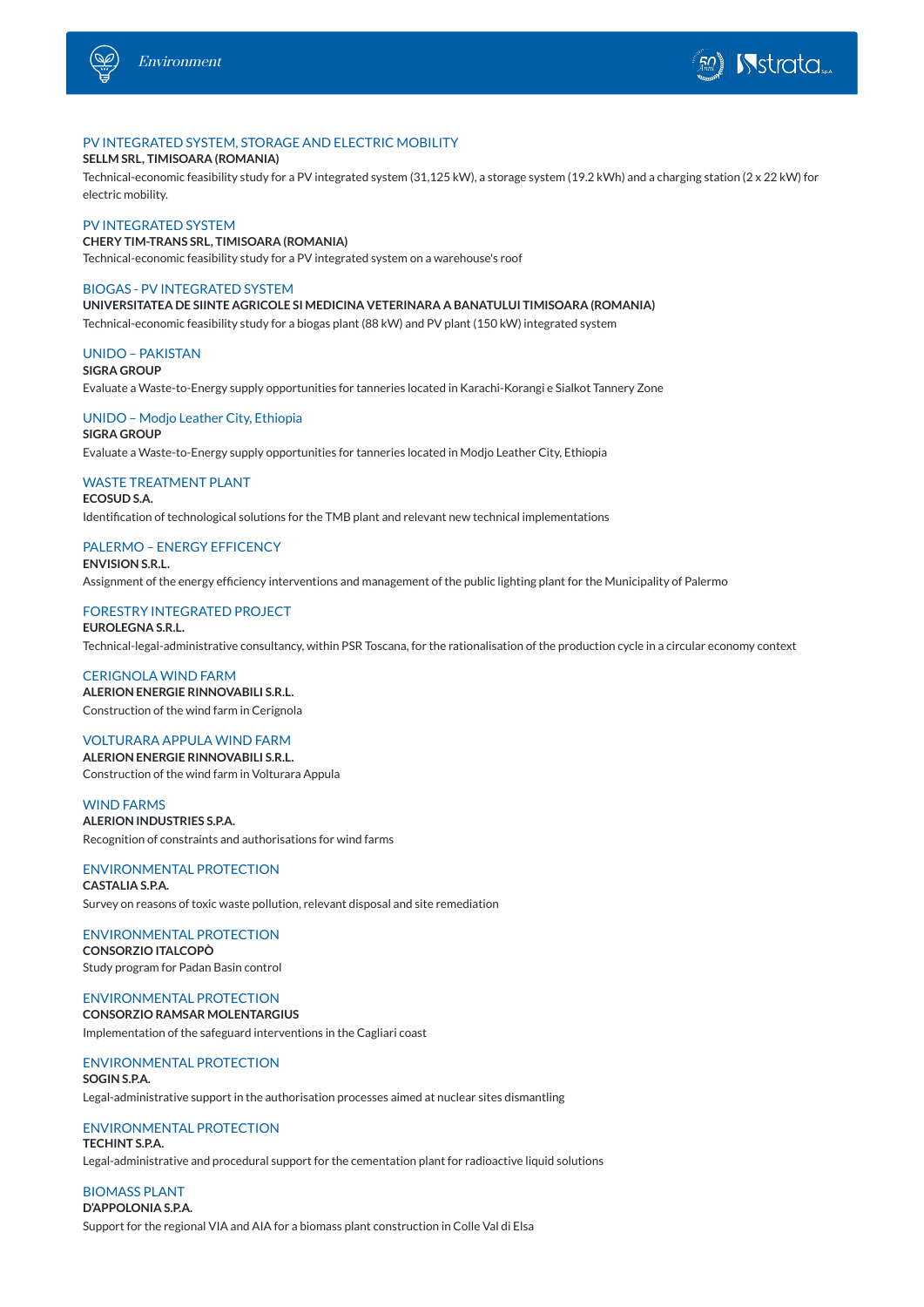## ALBERONA WIND FARM

**ALERION ENERGIE RINNOVABILI S.R.L.**

Construction of Alberona wind farm

## MOLISE WIND FARM

**NORTON ROSE STUDIO L** Construction of a wind farm in Molise Region

## ENVIRONMENTAL PROTECTION

**CASTALIA S.P.A.** Sea protection interventions

## ENVIRONMENTAL PROTECTION

**BONIFICA S.P.A.** Interventions finalised at reducing floods along the Medio Tagliamento river

### ENVIRONMENTAL PROTECTION

**ITALTEKNA S.P.A.** Formation of Valtellina plan and reconstruction program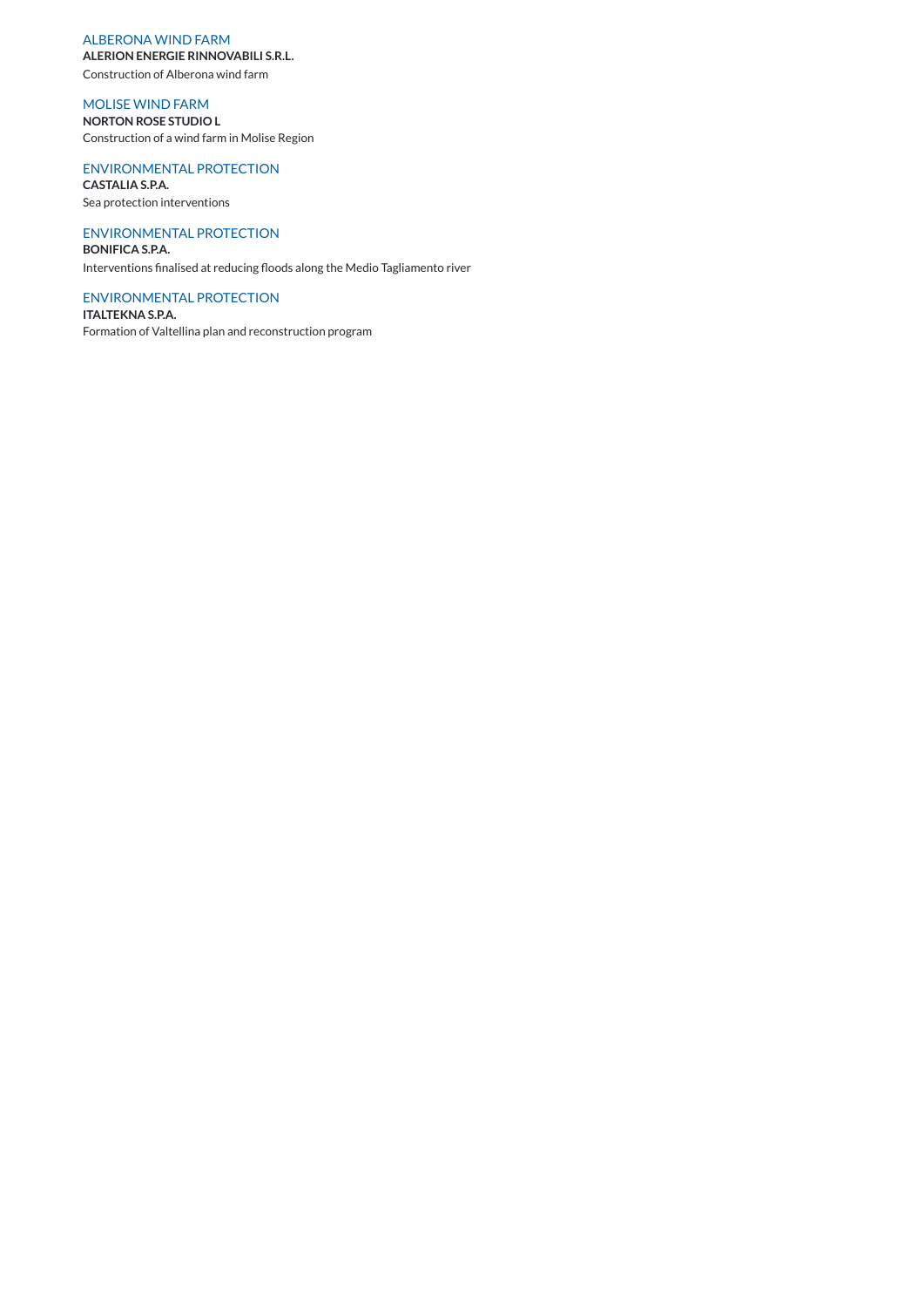



## SOGEI – SOCIETÀ GENERALE D'INFORMATICA SPA

Legal assistance on public procurements

## PIOMBINO HARBOUR

**LIBERTY MAGONA S.R.L.**

Assistance and legal-administrative support for the construction of the new infrastructures

## FLORENCE AIRPORT

**TOSCANA AEROPORTI S.P.A.**

Legal-administrative support within the extension of Florence "Amerigo Vespucci" airport

## POSTE ITALIANE S.P.A. Assistance in tender procedures

TELECOM ITALIA S.P.A. Assistance and consultancy in the procedures concerning telephone easements

## TELECOM ITALIA MOBILE S.P.A.

Study, drafting and negotiation of lease contracts of spaces destined to plants

## TELCO INTERNATIONAL CO S.r.l.

Assistance for base contracts

## GROSSETO AIRPORT

**CITTA' CENTRO INTERDISCIPLINARE PER IL TURISMO, IL TERRITORIO E L'AMBIENTE - UNIVERSITÀ DI ROMA LA SAPIENZA** Legal-administrative support for help to airline for a new air route to Grosseto airport

## PARKING AREAS

#### **COMUNE DI STINTINO**

Assistance to R.U.P. in the tender for the assignment of parking areas with payment by parking meters

### H3G S.P.A. Assistance for base contracts

SVILUPPO ITALIA S.P.A. Technical, accounting and administrative monitoring on investments and companies management.

## WIND TELECOMUNICAZIONI S.P.A.

Assistance in tender procedures